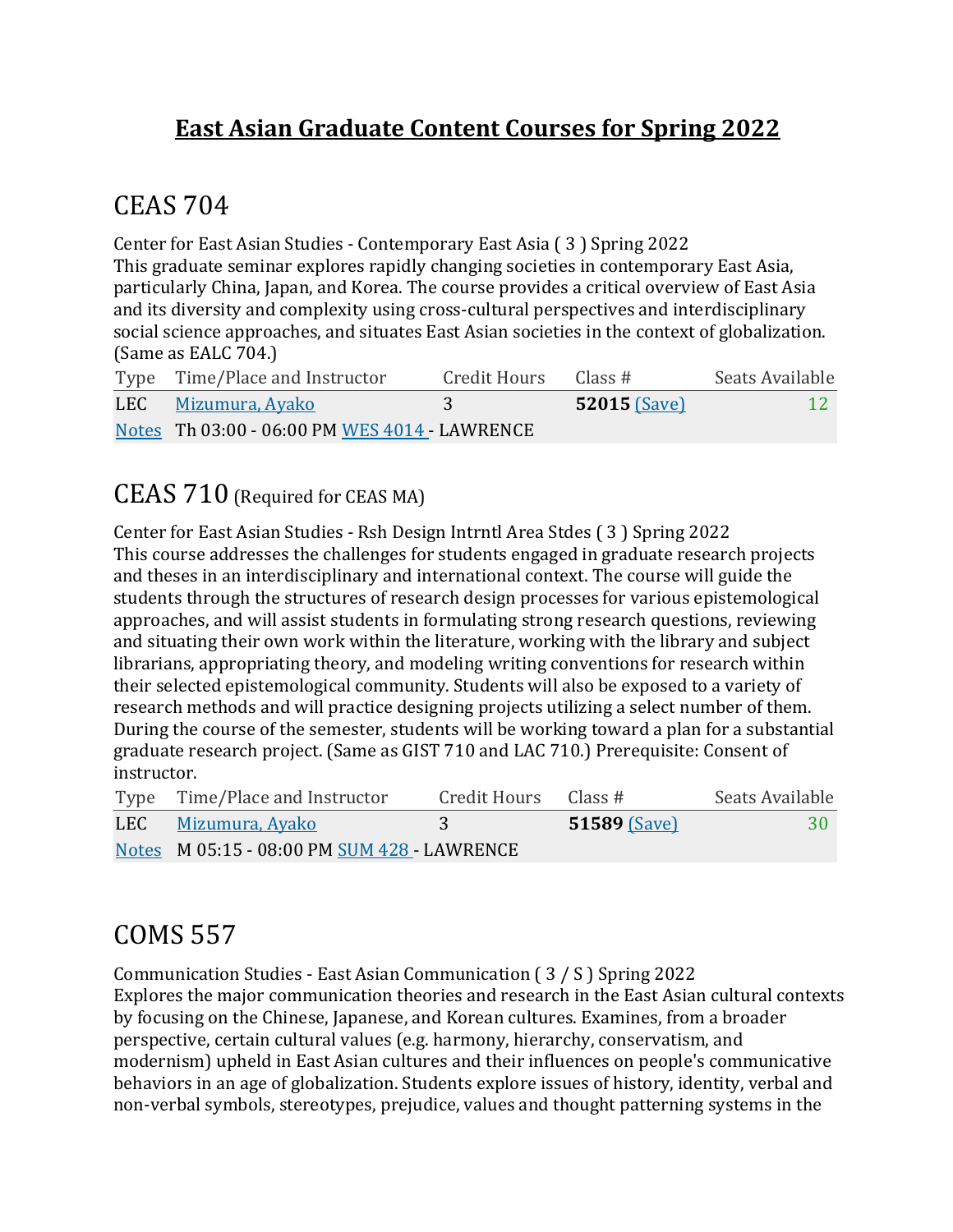East Asian cultural context from a communicative perspective. This course is designed as a bridge course and meets with a graduate level section of the same title. Prerequisite: COMS 130.

Satisfies: S Social Science (S)

| Type Time/Place and Instructor                | Credit Hours | Class #        | Seats Available |
|-----------------------------------------------|--------------|----------------|-----------------|
| LEC Zhang, Yan Bing                           |              | $58224$ (Save) |                 |
| Notes TuTh 11:00 - 12:15 PM BA 105 - LAWRENCE |              |                |                 |

#### EALC 509

East Asian Languages&Cultures - Religion in Japan  $(3 / AE42 / GE3H / H / NW / W)$ Spring 2022 Survey of religious thought and practice in Japan from the Jomon period to the present.  $(Same as REL 509.)$ Satisfies: Goal 4 Outcome 2 (AE42), Goal 3 Arts and Humanities (GE3H), H Humanities (H), NW Non-Western Culture (NW), World Culture (W) Type Time/Place and Instructor Credit Hours Class # Seats Available LEC Lindsey, William 3 **58462** (Save) 25 Notes TuTh 02:30 - 03:45 PM SMI 208 - LAWRENCE

### EALC 543

East Asian Languages&Cultures - Contemporary Japanese Film (3 / AE42 / H / NW) Spring 2022

Seminar on the major developments in the contemporary (1980-present) Japanese film industry examining how filmmaking practices and film criticism have been influenced by such issues as transnationalism, postcolonialism, critical race theory, postmodernism, and new media. We survey recent industrial and stylistic trends as well as key critical debates. Class discussion, reports, and individual research papers. The course is offered at the 500 and 700 levels, with additional assignments at the 700 level. (Same as FMS 543.) Prerequisite: Junior status.

| Satisfies: Goal 4 Outcome 2 (AE42), H Humanities (H), NW Non-Western Culture (NW) |                                                |                      |                     |                 |
|-----------------------------------------------------------------------------------|------------------------------------------------|----------------------|---------------------|-----------------|
|                                                                                   | Type Time/Place and Instructor                 | Credit Hours Class # |                     | Seats Available |
|                                                                                   | LEC Baskett, Michael                           | -3.                  | <b>58217 (Save)</b> | 30              |
|                                                                                   | Notes W 06:30 - 09:30 PM ONLNE KULC - LAWRENCE |                      |                     |                 |

# **EALC** 544

East Asian Languages&Cultures - Manga: Histories and Theories  $(3/H)$  Spring 2022 Manga (Japanese comics) have long been an extremely popular and influential medium in Japan and internationally. Manga offer engaging narratives and visual imagery revealing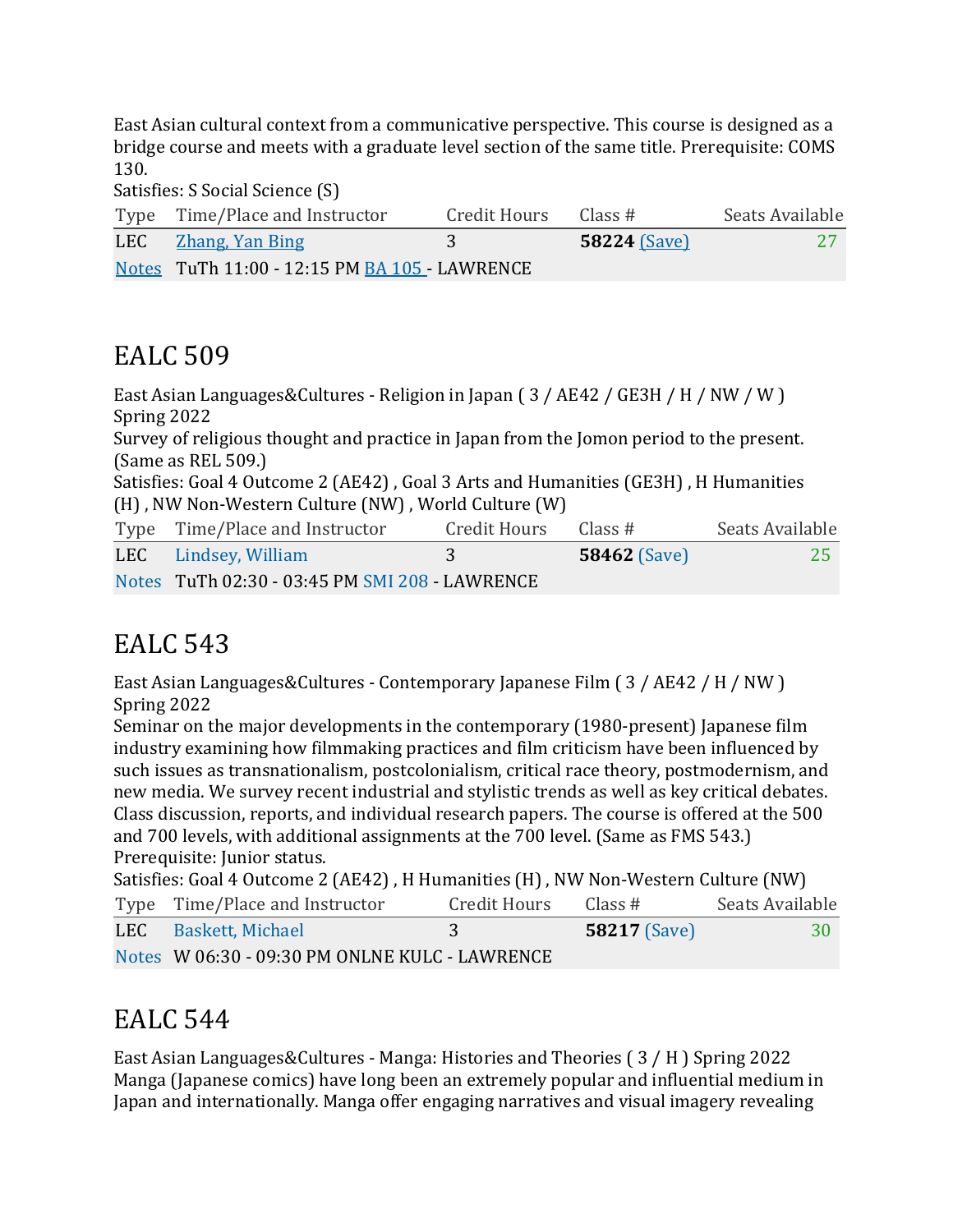central concerns not only of Japanese culture, history, society and politics, but also of the global cultural industry. The medium has been studied through various disciplinary lenses ranging from art history to visual culture and media studies, literature, sociology, and anthropology. Through the examination of several manga artists and works from the late 19th century to the present as well as reading a broad range of scholarship, this course explores the major issues addressed and theoretical approaches used in the interdisciplinary study of manga. The course is taught at the 300 and 500-levels with additional work required at the 500-level. Not open to students with credit in HA 344. (Same as HA 544.) Prerequisite: A college level introduction to Asian art history or Asian studies, or consent of instructor.

|  |  | Satisfies: H Humanities (H) |  |
|--|--|-----------------------------|--|
|--|--|-----------------------------|--|

|     | Type Time/Place and Instructor                 | <b>Credit Hours</b> | Class $#$           | Seats Available |
|-----|------------------------------------------------|---------------------|---------------------|-----------------|
|     | LEC Kaneko, Maki                               | 3                   | <b>58172 (Save)</b> | 30              |
|     | Notes APPT ONLNE KULC - LAWRENCE JAN-18/MAR-11 |                     |                     |                 |
| LEC |                                                | २                   | <b>58178 (Save)</b> | 30              |
|     | Notes APPT ONLNE KULC - LAWRENCE MAR-21/MAY-13 |                     |                     |                 |

### EALC 562

East Asian Languages&Cultures - Post-Colonial Korea (3 / H ) Spring 2022 This course examines the history, society, and culture of South Korea from the time of its liberation from Japan in 1945 to the present in its East Asian and global context. The course uses a multi-disciplinary approach, including history, anthropology, literature, and film. Prerequisite: EALC 361 or EALC 561, or permission of the instructor. There are additional readings and more extensive writing assignments than in EALC 362. Not open to students with credit in EALC 362.

Satisfies: H Humanities (H)

| Type Time/Place and Instructor              | Credit Hours | Class #             | Seats Available |
|---------------------------------------------|--------------|---------------------|-----------------|
| LEC Yun, Kyoim                              |              | <b>58326 (Save)</b> | <b>20</b>       |
| Notes MW 03:00 - 04:15 PM BL 206 - LAWRENCE |              |                     |                 |

### EALC 572

East Asian Languages&Cultures - The Structure of Chinese (3 / AE42 / H ) Spring 2022 A detailed study of the phonological and grammatical structure of Chinese and the interactions between language and culture. Depending on student interests, a unit on the pedagogy of teaching Chinese as a foreign language may also be included. Primarily for students who want a linguistic knowledge of the language rather than a practical command of it. (Same as LING 572.)

Satisfies: Goal 4 Outcome 2 (AE42), H Humanities (H)

| Type Time/Place and Instructor | Credit Hours Class # |                | Seats Available |
|--------------------------------|----------------------|----------------|-----------------|
| LEC Li, Yan                    |                      | $52210$ (Save) |                 |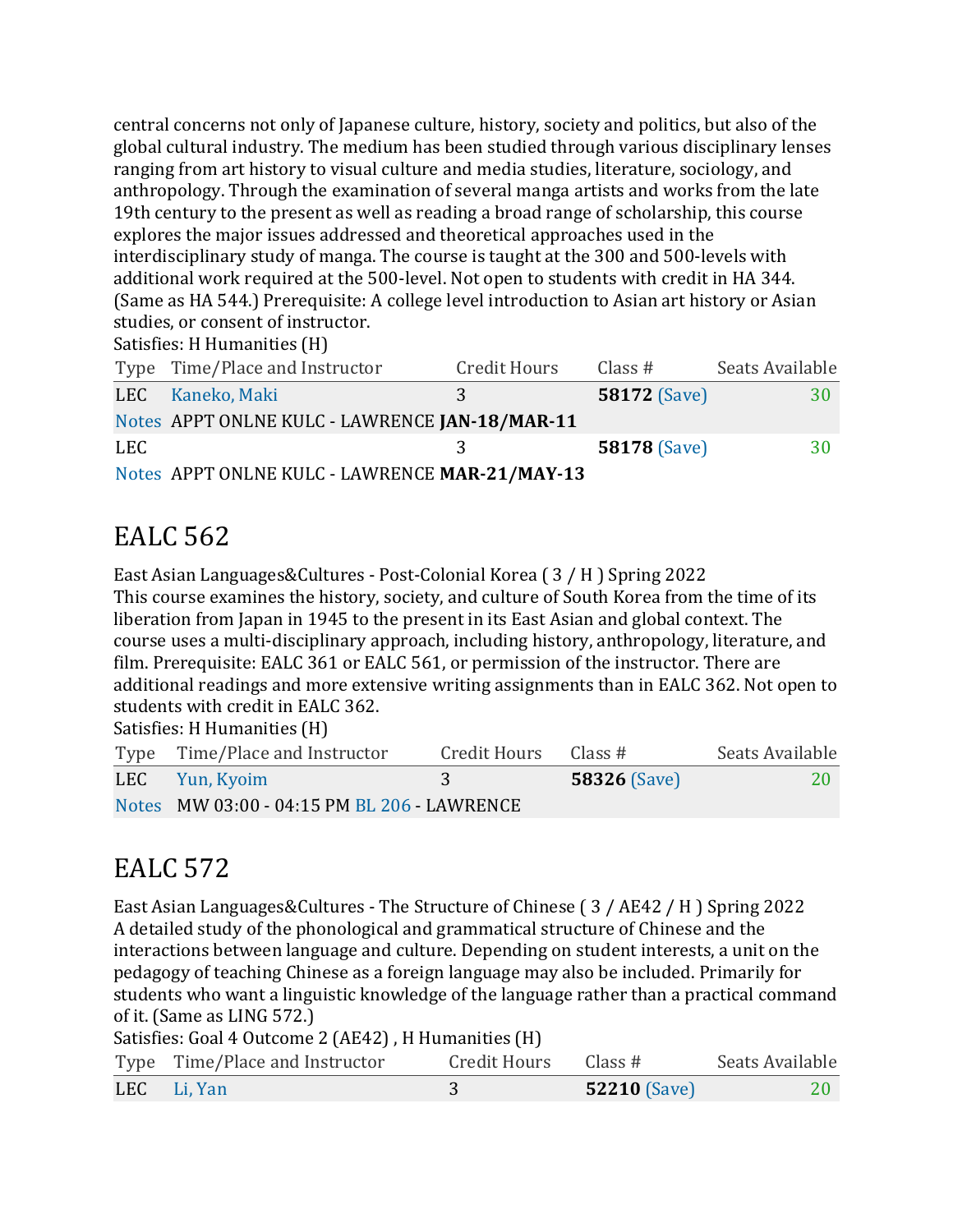East Asian Languages&Cultures - Tpcs in East Asian Lang&Cultr: (1-9 / H / W ) Spring 2022

Specific topical courses will be offered every year covering a number of disciplines. Credit, description, and prerequisites will vary. Note: May be repeated for credit up to the stated limit.

Satisfies: H Humanities  $(H)$ , World Culture  $(W)$ 

|            | Type Time/Place and Instructor                   | Credit<br>Hours | Class $#$           | Seats<br>Available |
|------------|--------------------------------------------------|-----------------|---------------------|--------------------|
| LEC        | Topic: Advanced Uyghur II Amat, Akbar            | $\overline{3}$  | <b>53255 (Save)</b> |                    |
|            | Notes MW 02:00 - 03:15 PM WES 2120 - LAWRENCE    |                 | <b>Inst Req</b>     |                    |
| <b>LEC</b> | Topic: Contemporary East<br>Asia Mizumura, Ayako | $1 - 9$         | <b>51996 (Save)</b> | 12                 |
|            | Notes Th 03:00 - 06:00 PM WES 4014 - LAWRENCE    |                 |                     |                    |

## EALC 642

East Asian Languages&Cultures - Chinese Thought (3 / AE42 / GE3H / H / NW / W ) Spring 2022

A survey of the principal modes of Chinese thought from their origins through the imperial period. Not open to students with credit in EALC 132. (Same as HUM 524 and PHIL 506.) Prerequisite: Eastern civilizations course or a course in Asian history or a distribution course in philosophy.

Satisfies: Goal 4 Outcome 2 (AE42), Goal 3 Arts and Humanities (GE3H), H Humanities (H), NW Non-Western Culture (NW), World Culture (W)

| Type Time/Place and Instructor                 | Credit Hours | Class #             | Seats Available |
|------------------------------------------------|--------------|---------------------|-----------------|
| LEC Cokelet, Bradford                          |              | <b>50936 (Save)</b> | <b>12</b>       |
| Notes MWF 01:00 - 01:50 PM WES 3087 - LAWRENCE |              |                     |                 |

# EALC 701

East Asian Languages&Cultures - Practicum in Teaching Chinese  $(1)$  Spring 2022 This course is required every semester for graduate teaching assistants in the Chinese language program in EALC. The course will cover applicable second language acquisition theories and principles of foreign language pedagogy and focus on teaching methodologies, instructional techniques, and development of pedagogical materials specific to the Chinese classroom. This class will be conducted in a seminar format. Prerequisite: Teaching appointment in the East Asian Languages and Cultures department.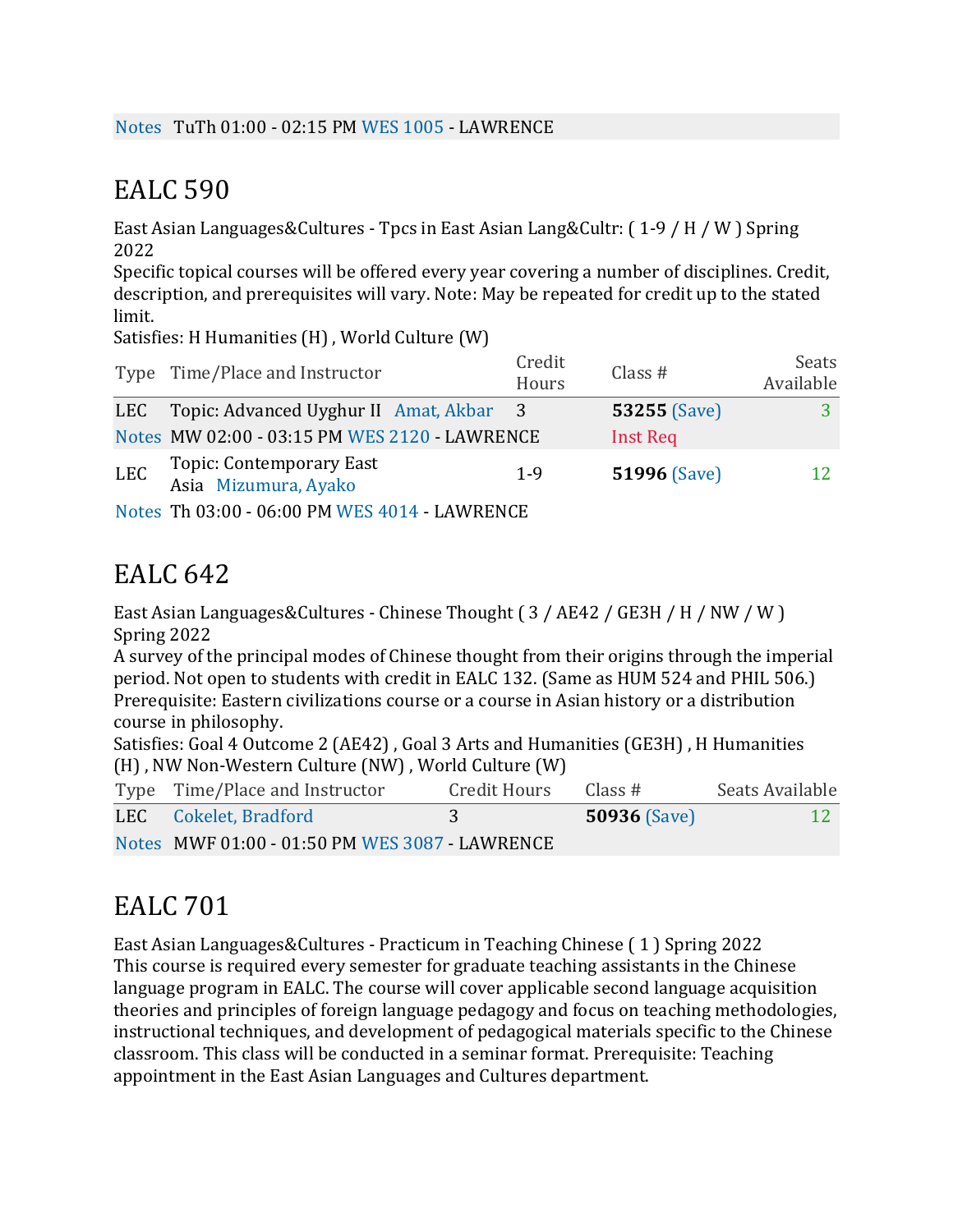| Type Time/Place and Instructor  | Credit Hours $\;$ Class # |                | Seats Available |
|---------------------------------|---------------------------|----------------|-----------------|
| SEM Li, Yan                     |                           | $52834$ (Save) |                 |
| Notes APPT KULC APPT - LAWRENCE |                           | Inst Req       |                 |

East Asian Languages&Cultures - Practicum in Teaching Japanese (1) Spring 2022 This course is required every semester for graduate teaching assistants in the Japanese language program in East Asian Languages and Cultures. The course will cover applicable second language acquisition theories and principles of foreign language pedagogy and focus on teaching methodologies, instructional techniques, and development of pedagogical materials specific to the, Japanese language classroom. This class will be conducted in a seminar format. Prerequisite: Teaching appointment in the East Asian Languages and Cultures department.

| Type Time/Place and Instructor  | Credit Hours Class # |                     | Seats Available |
|---------------------------------|----------------------|---------------------|-----------------|
| <b>SEM</b> Naito Billen, Yuka   |                      | <b>47536 (Save)</b> |                 |
| Notes APPT KULC APPT - LAWRENCE |                      | Inst Req            |                 |

# EALC 703

East Asian Languages&Cultures - Practicum in Teaching Korean (1) Spring 2022 This course is required every semester for graduate teaching assistants in the Korean language program in East Asian Languages and Cultures. The course will cover applicable second language acquisition theories and principles of foreign language pedagogy and focus on teaching methodologies, instructional techniques, and development of pedagogical materials specific to the Korean language classroom. This class will be conducted in a seminar format. Prerequisite: Teaching appointment in the East Asian Languages and Cultures department.

| Type Time/Place and Instructor               | Credit Hours | Class #             | Seats Available |
|----------------------------------------------|--------------|---------------------|-----------------|
| SEM Lee, Ji Yeon                             |              | <b>47537 (Save)</b> |                 |
| Notes F 02:00 - 02:50 PM WES 2106 - LAWRENCE |              | Inst Req            |                 |

# EALC 704

East Asian Languages&Cultures - Contemporary East Asia (3) Spring 2022 This graduate seminar explores rapidly changing societies in contemporary East Asia, particularly China, Japan, and Korea. The course provides a critical overview of East Asia and its diversity and complexity using cross-cultural perspectives and interdisciplinary social science approaches, and situates East Asian societies in the context of globalization. (Same as CEAS 704.)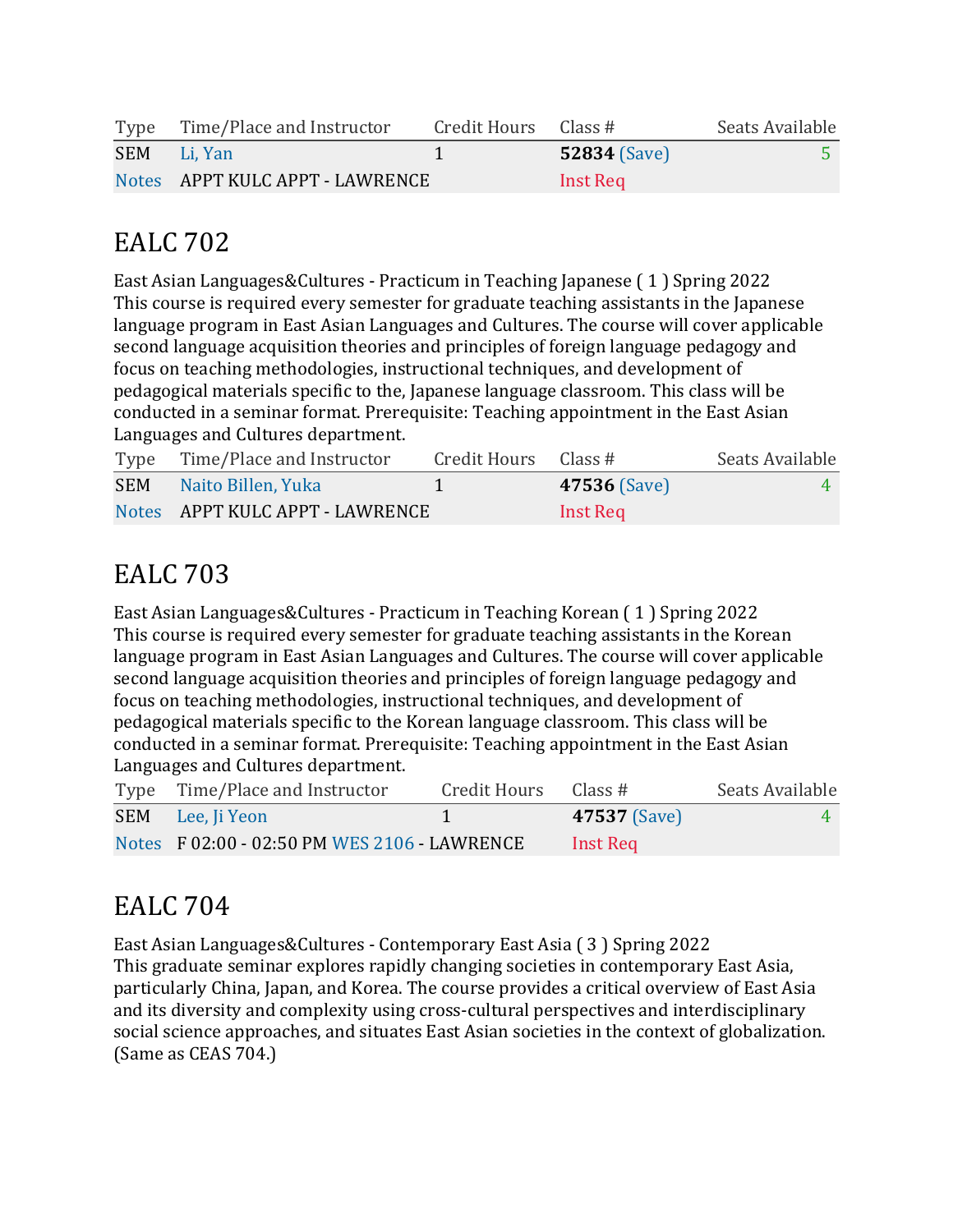| Type Time/Place and Instructor                | Credit Hours | Class #             | Seats Available |
|-----------------------------------------------|--------------|---------------------|-----------------|
| LEC Mizumura, Ayako                           |              | <b>51997</b> (Save) | <b>12</b>       |
| Notes Th 03:00 - 06:00 PM WES 4014 - LAWRENCE |              |                     |                 |

East Asian Languages&Cultures - Daily Lif China Opm War -1911 (3) Spring 2022 This course examines everyday life in China from the mid-19th century to the end of the last dynasty in 1911. The focus is on living conditions, social customs, and gender relations of people of all social levels, from emperors and empresses to servants, prostitutes, and concubines. Other topics include: the culture of drugs in the form of opium smoking, including how opium served as a key point of contact between China and the Euro-west; sexual culture, especially in the form of the history of prostitution and gender roles and values in China on the verge of modernity; interactions in daily life between Chinese and Westerners in China; and the experience of China's last imperial rulers. These topics are weighed against the backdrop of the decline of China's last dynasty and the concurrent impact of Modernity in the form of social, political, and technological change, especially as effected by the intrusion of the Euro-west. This course is offered at the 400 and 700 level with additional assignments at the 700 level. Not open to students with credit in EALC 420. Prerequisite: An upper-level course on China or East Asia or consent of instructor.

| Type Time/Place and Instructor                | Credit Hours | Class #             | Seats Available |
|-----------------------------------------------|--------------|---------------------|-----------------|
| LEC McMahon, Keith                            |              | <b>57658 (Save)</b> | <b>25</b>       |
| Notes MW 03:00 - 04:15 PM WES 4041 - LAWRENCE |              |                     |                 |

# EALC 743

East Asian Languages&Cultures - Contemporary Japanese Film (3) Spring 2022 Seminar on the major developments in the contemporary (1980-present) Japanese film industry examining how filmmaking practices and film criticism have been influenced by such issues as transnationalism, postcolonialism, critical race theory, postmodernism, and new media. We will survey recent industrial and stylistic trends as well as key critical debates. Class includes discussion, reports, and individual research papers. This course is offered at the 500 and 700 levels, with additional assignments at the 700 level. (Same as FMS 743.)

| Type Time/Place and Instructor                 | Credit Hours | Class #             | Seats Available |
|------------------------------------------------|--------------|---------------------|-----------------|
| <b>SEM</b> Baskett, Michael                    |              | <b>58857</b> (Save) | 24              |
| Notes W 06:30 - 09:30 PM ONLNE KULC - LAWRENCE |              |                     |                 |

# **EALC** 801

East Asian Languages&Cultures - Directed Readings (1-5) Spring 2022 Designed to meet the needs of advanced students whose study in East Asian studies cannot be met with regular courses. Prerequisite: Consent of instructor.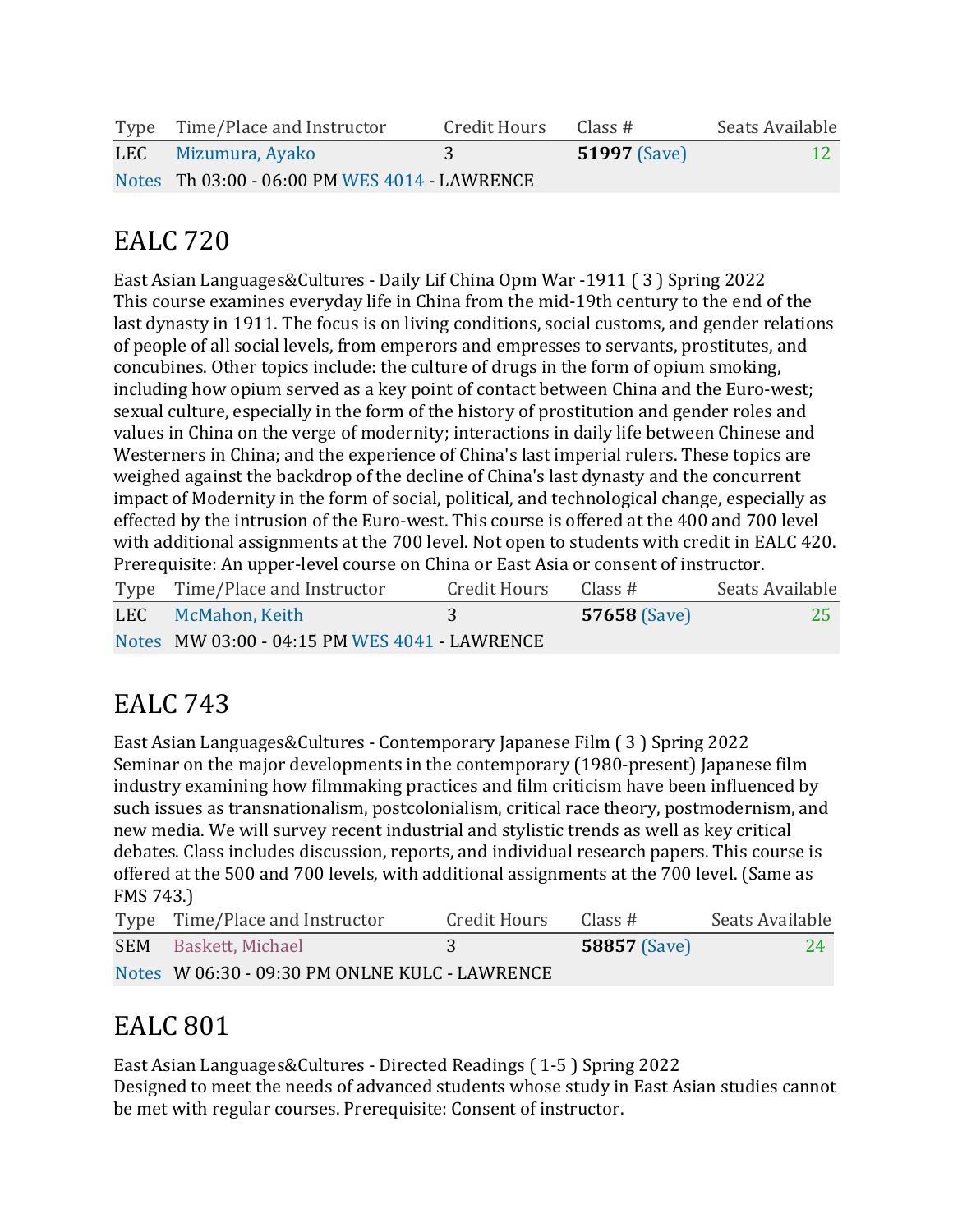| Type         | Time/Place and Instructor       | <b>Credit Hours</b> | Class $#$       | Seats Available |
|--------------|---------------------------------|---------------------|-----------------|-----------------|
| <b>RSH</b>   | Childs, Maggie                  | $1 - 5$             | 40892 (Save)    | 5               |
| <b>Notes</b> | APPT KULC APPT - LAWRENCE       |                     | Inst Req        |                 |
| <b>RSH</b>   | McMahon, Keith                  | $1 - 5$             | 40894 (Save)    |                 |
| <b>Notes</b> | APPT KULC APPT - LAWRENCE       |                     | <b>Inst Req</b> |                 |
| <b>RSH</b>   | Rath, Eric                      | $1 - 5$             | 43221 (Save)    | 2               |
| <b>Notes</b> | APPT KULC APPT - LAWRENCE       |                     | Inst Req        |                 |
| <b>RSH</b>   | <b>Williams, Crispin</b>        | $1 - 5$             | 49558 (Save)    | 5               |
|              | Notes APPT KULC APPT - LAWRENCE |                     | <b>Inst Req</b> |                 |
| <b>RSH</b>   | Xiao, Faye                      | $1 - 5$             | 46745 (Save)    | 1               |
| <b>Notes</b> | APPT STUDY STDY - ABROAD        |                     | <b>Inst Req</b> |                 |

East Asian Languages&Cultures - Thesis (1-6) Spring 2022 An inquiry into the source material upon a specific subject.

| Type         | Time/Place and Instructor | <b>Credit Hours</b> | Class #             | Seats Available |
|--------------|---------------------------|---------------------|---------------------|-----------------|
| <b>THE</b>   | Childs, Maggie            | $1-6$               | 40895 (Save)        | $\mathbf{1}$    |
| <b>Notes</b> | APPT KULC APPT - LAWRENCE |                     | <b>Inst Req</b>     |                 |
| THE          | Greene, Megan             | $1-6$               | 43649 (Save)        | 5               |
| <b>Notes</b> | APPT KULC APPT - LAWRENCE |                     | <b>Inst Req</b>     |                 |
| THE          | Kennedy, John             | $1-6$               | 46487 (Save)        | $\mathbf{1}$    |
| <b>Notes</b> | APPT KULC APPT - LAWRENCE |                     | <b>Inst Req</b>     |                 |
| THE          | McMahon, Keith            | $1-6$               | 40897 (Save)        | Unopened        |
| <b>Notes</b> | APPT KULC APPT - LAWRENCE |                     | <b>Inst Req</b>     |                 |
| THE          | Stevenson, Daniel         | $1-6$               | 44345 (Save)        | $\mathbf{1}$    |
| <b>Notes</b> | APPT KULC APPT - LAWRENCE |                     | <b>Inst Req</b>     |                 |
| THE          | Takeyama, Akiko           | $1-6$               | <b>51713 (Save)</b> | 5               |
| <b>Notes</b> | APPT KULC APPT - LAWRENCE |                     | <b>Inst Req</b>     |                 |
| THE          | <b>Williams, Crispin</b>  | $1-6$               | 49559 (Save)        | 5 <sup>1</sup>  |
| <b>Notes</b> | APPT KULC APPT - LAWRENCE |                     | <b>Inst Req</b>     |                 |
| <b>THE</b>   | Xiao, Faye                | $1-6$               | 45969 (Save)        | $\mathbf{1}$    |
| <b>Notes</b> | APPT KULC APPT - LAWRENCE |                     | <b>Inst Req</b>     |                 |
| THE          | Yun, Kyoim                | $1-6$               | 45154 (Save)        | $\mathbf{1}$    |
| <b>Notes</b> | APPT KULC APPT - LAWRENCE |                     | <b>Inst Req</b>     |                 |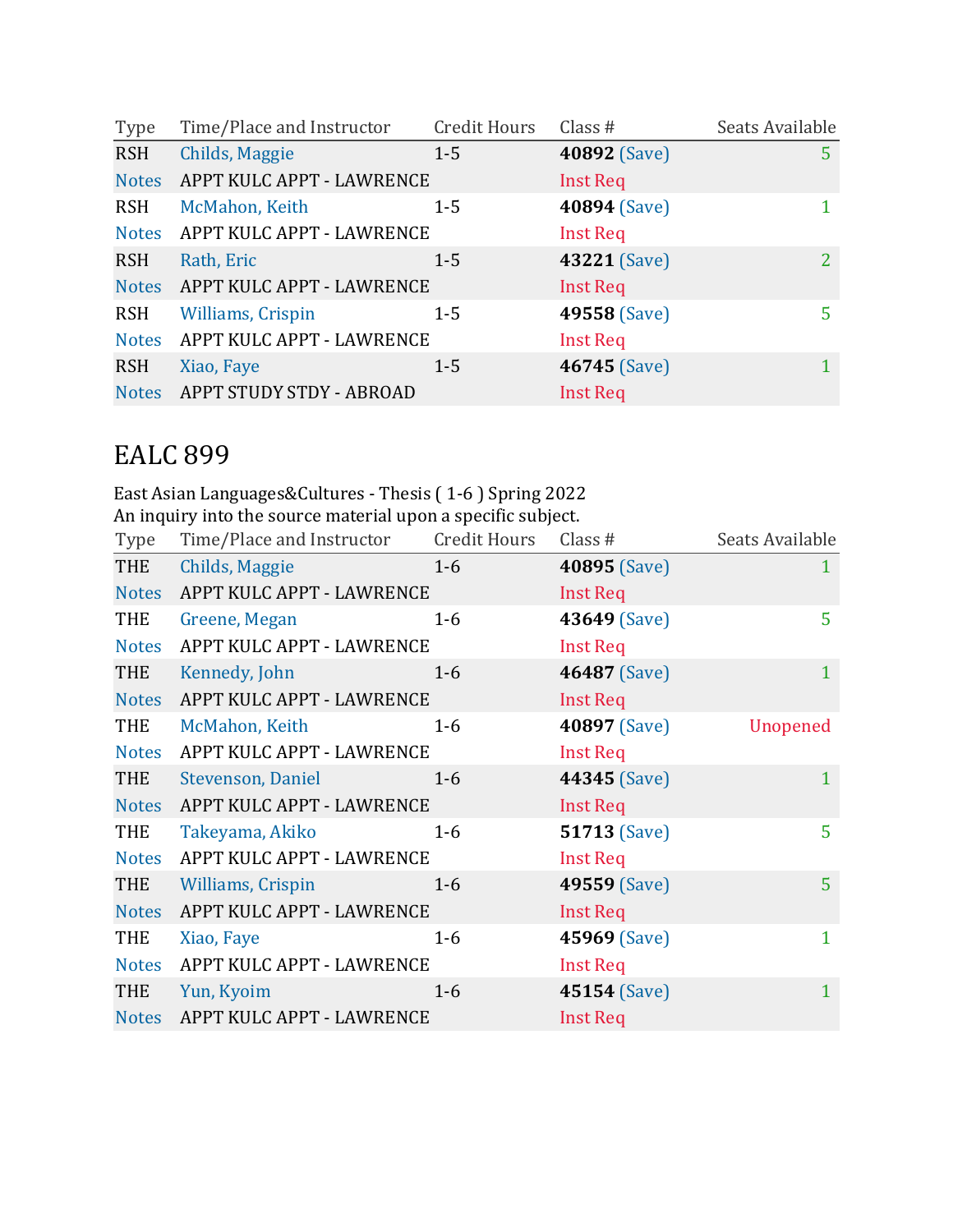# HA 540

History of Art - Specl Sdy Asian Art Befr 1900:  $(1-6/H)$  Spring 2022 This course is designed for the study of special topics in Asian art before 1900, including courses taken through study abroad. May be repeated for credit if content varies. The course is taught at the 300 and 500-levels with additional work required at the 500-level. Same topic may not be taken at both the 300 and 500-levels. Prerequisite: An appropriate introductory-level course in Asian art history, or consent of the instructor Satisfies: H Humanities (H)

|                                              | Type Time/Place and Instructor                 | <b>Credit Hours</b> | Class #             | Seats Available |
|----------------------------------------------|------------------------------------------------|---------------------|---------------------|-----------------|
| <b>LEC</b>                                   | Topic: Gardens of Japan &<br>China McNair, Amy | 3                   | <b>58094 (Save)</b> | 40              |
| Notes MW 12:30 - 01:45 PM SMA 211 - LAWRENCE |                                                |                     |                     |                 |

#### HA 544

History of Art - Manga: Histories and Theories  $(3/H)$  Spring 2022

Manga (Japanese comics) have long been an extremely popular and influential medium in Japan and internationally. Manga offer engaging narratives and visual imagery revealing central concerns not only of Japanese culture, history, society and politics, but also of the global cultural industry. The medium has been studied through various disciplinary lenses ranging from art history to visual culture and media studies, literature, sociology, and anthropology. Through the examination of several manga artists and works from the late 19th century to the present as well as reading a broad range of scholarship, this course explores the major issues addressed and theoretical approaches used in the interdisciplinary study of manga. The course is taught at the 300 and 500-levels with additional work required at the 500-level. Not open to students with credit in HA 344. (Same as EALC 544.) Prerequisite: A college level introduction to Asian art history or Asian studies, or consent of instructor.

Satisfies: H Humanities (H)

|      | Type Time/Place and Instructor                 | <b>Credit Hours</b> | Class #      | Seats Available |
|------|------------------------------------------------|---------------------|--------------|-----------------|
| LEC  | Kaneko, Maki                                   | 3                   | 58171 (Save) | 30              |
|      | Notes APPT ONLNE KULC - LAWRENCE JAN-18/MAR-11 |                     |              |                 |
| LEC. |                                                |                     | 58176 (Save) | 30              |
|      | Notes APPT ONLNE KULC - LAWRENCE MAR-21/MAY-   |                     |              |                 |

HA 547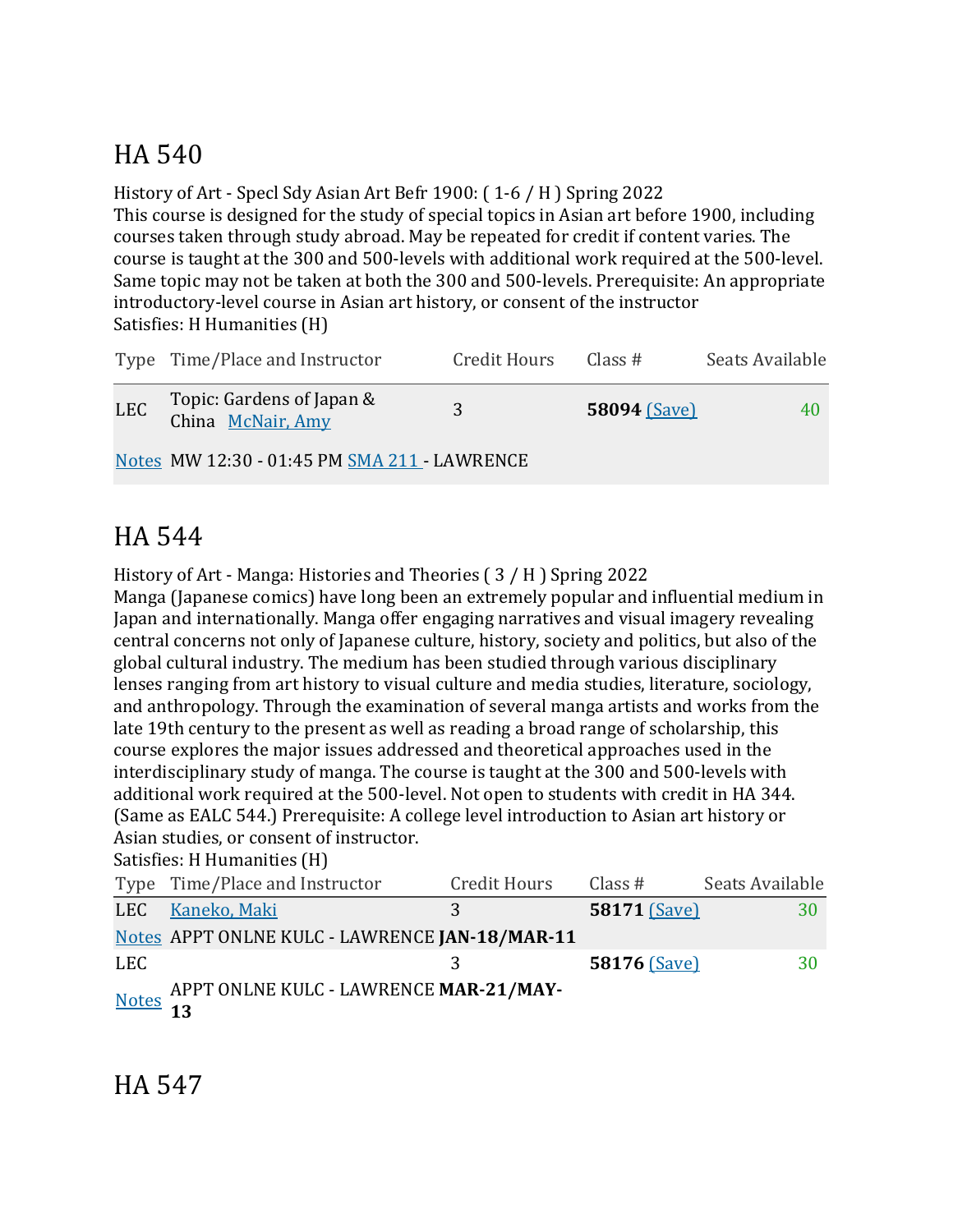This course explores the history of East Asian ceramics from the 10th to the late 20th century. Using critical approaches from art history, anthropology, sociology, literature, and materials science, students discuss the historiography and connoisseurship as well as the production, design, and consumption of ceramics such as Yaozhou celadon, Temmoku and Raku tea bowls, stamped and slip-brushed Punch'?ng ware, and Ming blue-and-white porcelain. This is a hybrid course, which means that most of the material and assignments of the course are online. However, students are required to participate in 6-7 field trips, including trips to the Spencer Museum of Art, the kilns located on campus, and a demonstration of the Japanese tea ceremony. This course is offered at the 300 and 500 level with additional assignments at the 500 level. Not open to students with credit in HA 347. Prerequisite: A college level introduction to Asian art history or Asian studies, or consent of instructor.

Satisfies: H Humanities (H), NW Non-Western Culture (NW)

| Type Time/Place and Instructor                 | Credit Hours | Class #             | Seats Available |
|------------------------------------------------|--------------|---------------------|-----------------|
| LEC Stiller, Maya                              |              | <b>58153 (Save)</b> | -30-            |
| Notes W 06:00 - 07:15 PM ONLNE KULC - LAWRENCE |              |                     |                 |

### HA 550

History of Art - Capstone in Art History: (3 / AE61 / BGSC / H ) Spring 2022 An advanced course dedicated to the in-depth study of special topics in art history. Students conduct research on a question within the parameters of the course topic and produce a research product that integrates knowledge from within the discipline of art history or in combination with other disciplines to generate new ideas. May be repeated for credit if content varies. Prerequisite: Junior or senior standing and twelve hours of art history, or consent of the instructor.

Satisfies: Goal 6 Outcome 1 (AE61), BGS Career Course (BGSC), H Humanities (H)

| Type       | Time/Place and Instructor                             | Credit<br>Hours | Class $#$       | <b>Seats</b><br>Available |
|------------|-------------------------------------------------------|-----------------|-----------------|---------------------------|
| <b>LEC</b> | Topic: Gardens of Japan & China McNair,<br><u>Amy</u> | 3               | 52586 (Save)    |                           |
|            | Notes MW 12:30 - 01:45 PM SMA 211 - LAWRENCE          |                 | <b>Inst Req</b> |                           |
| LEC        | Topic: Ceramics of East Asia Stiller, Maya            |                 | 49386 (Save)    |                           |
|            | Notes W 06:00 - 07:15 PM ONLNE KULC - LAWRENCE        |                 | <b>Inst Req</b> |                           |
| <b>LEC</b> | Topic: Spatial Arts of Urban Italy Marina,<br>Areli   | 3               | 52587 (Save)    |                           |
|            | Notes TuTh 09:30 - 10:45 AM SMA 211 - LAWRENCE        |                 | <b>Inst Req</b> |                           |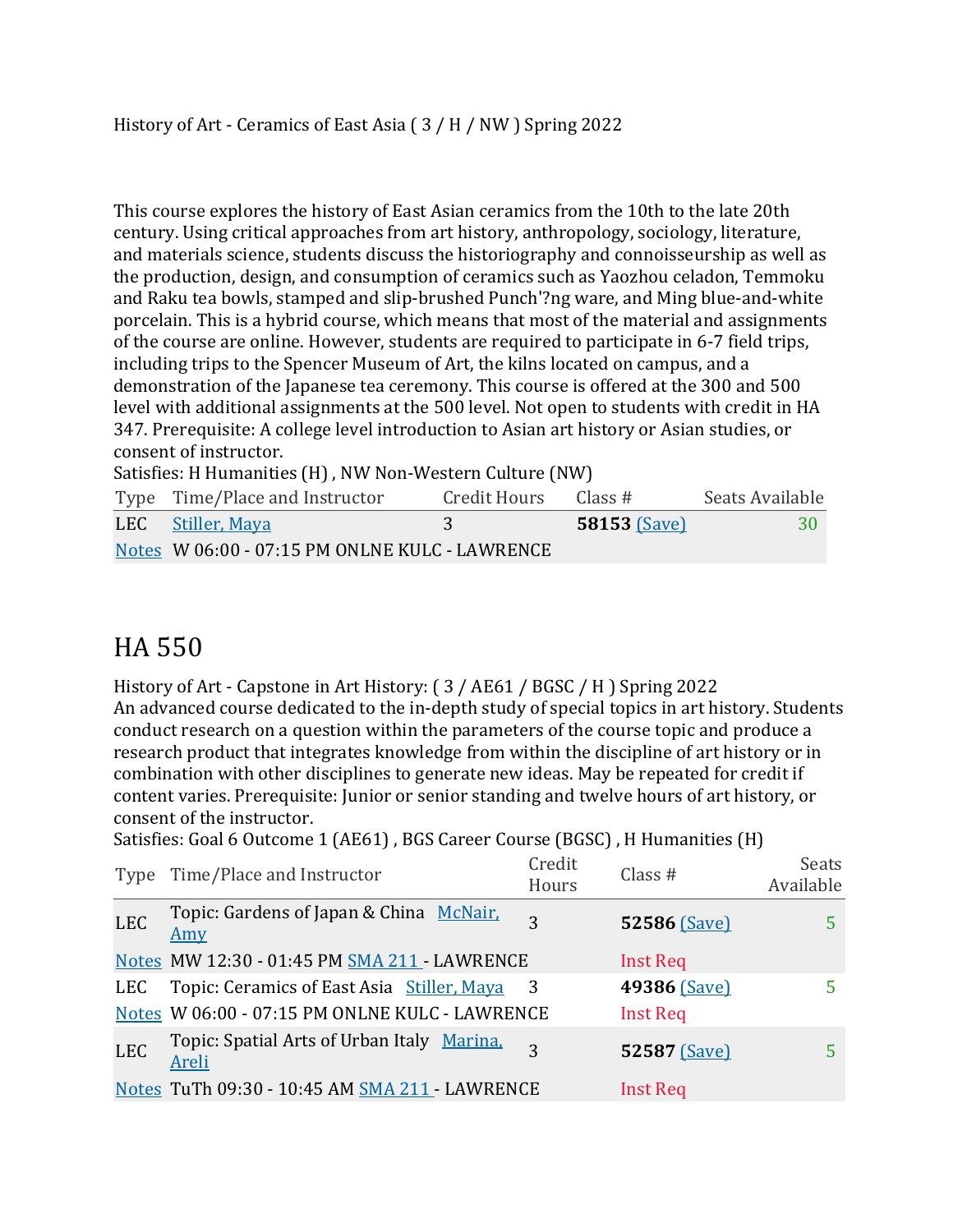| <b>LEC</b> | Topic: Modern & Comtemp Art of<br>Japan Kaneko, Maki | 3 | 52588 (Save)    | 5  |
|------------|------------------------------------------------------|---|-----------------|----|
|            | Notes TuTh 01:00 - 02:15 PM SMA 208 - LAWRENCE       |   | Inst Req        |    |
|            | LEC Topic: Rembrandt Stone-Ferrier, Linda            |   | 52589 (Save)    | 5. |
|            | Notes MW 12:30 - 01:45 PM SMA 208 - LAWRENCE         |   | Inst Req        |    |
| LEC.       | Topic: From Court to City Hedeman, Anne 3            |   | 50048 (Save)    | 5. |
|            | Notes MW 11:00 - 12:15 PM SMA 208 - LAWRENCE         |   | <b>Inst Req</b> |    |
|            |                                                      |   |                 |    |

#### HA 588

History of Art - Mdrn&Cntempory Visual Arts [pn  $(3/H)$  Spring 2022 This course covers Japanese visual arts from the Meiji era (1868-1912) through the present day. The course is designed thematically as well as chronologically, and examines painting, sculpture and architecture focusing on both socio-political contexts and artistic concerns that emerged at certain times in recent Japanese history. The aim of this course is to provide first-hand knowledge of Japanese modern and contemporary visual arts as well as an in-depth consideration of some of the key issues attached to Japan's modernization and modernity. The course is taught at the 300 and 500 levels with additional work required at the 500 level. Not open to students with credit in HA 388/EALC 388. Prerequisite: An introductory course in art history or consent of instructor. Satisfies: H Humanities (H)

| Type Time/Place and Instructor                 | Credit Hours Class # |                     | Seats Available |
|------------------------------------------------|----------------------|---------------------|-----------------|
| LEC Kaneko, Maki                               |                      | <b>58092 (Save)</b> | <b>22</b>       |
| Notes TuTh 01:00 - 02:15 PM SMA 208 - LAWRENCE |                      |                     |                 |

#### LAW 864\*

Law - Advncd International Trade Law (3-4) Spring 2022

Examines enduring and contemporary issues in international trade practice and policy. Among the practical topics covered in detail are:  $(1)$  antidumping and countervailing duties against dumping and unfair subsidies, respectively; (2) safeguard actions against fair foreign competition;  $(3)$  unilateral trade retaliation under Section 301 and the Sino-American Trade War; and (4) currency manipulation. Among the policy topics emphasized, from both "our" and "their" perspective, are: (1) trade relations with developing, least developed, and Muslim countries; (2) complex interactions among trade, human rights, labor rights, and the environment; and (3) efforts to protect local culture in an ear of globalization. This course is designed not only for students intending to work in international trade law, but also for students interested in careers anywhere in the world in other fields of, or relating to, international law who seek an appreciation of the increasingly sophisticated connections among these fields and trade. Prerequisite: A basic course in